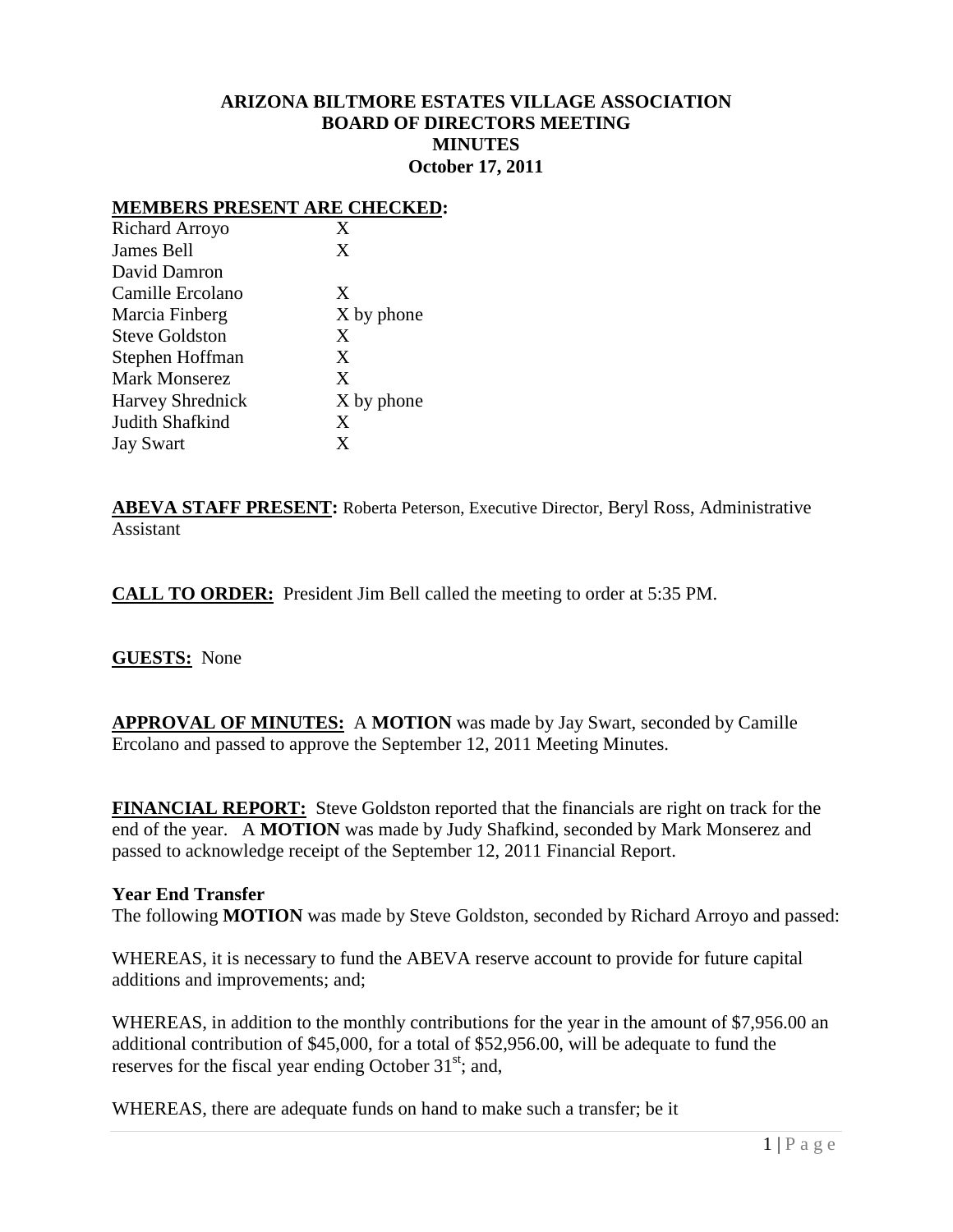# RESOLVED THAT:

- 1. A transfer from the operating account to the reserve account in the amount of \$45,000 is authorized for the fiscal year ending October 31, 2011.
- 2. Such transfer shall be made prior to the close of the fiscal year.

The following **MOTION** was made by Steve Goldston, seconded by Jay Swart and passed: **Annual Write off of uncollectable accounts**

WHEREAS, it is necessary to write off accounts that are obligations of previous owners who no longer are the property owners and were not collected upon lender foreclosure of the property; and

WHEREAS, it is not economically feasible to try to collect these amounts; be it

# RESOLVED THAT:

- 1. The accounts totaling \$4,174.82 balances be written off :
- 2. Additional balances arising up to the end of the fiscal year (October 31, 2011) may also be written off, subject to review at the next Board meeting.

# **COMMITTEE REPORTS**

**CEVPC –** Jay Swart reported that the October CEVPC meeting was cancelled as there was nothing on the agenda. He further reported that the previous Republic and Gazette Ranch building, purchased by Mid First Bank, at 48th Street and Indian School Road was approved, then controversy between neighbors erupted. Mid First Bank worked with residents and all is well now.

**Security –** Jay Swart updated the board on the issue of resort trucks parking on Arizona Biltmore Circle. After careful review of this issue with the resort and the city, the resort has agreed to create areas on their property to stage the trucks therefore eliminating the safety concerns and issues of trucks parking on ABC. The resort will add additional signs, a camera and update agreements with ABEVA and create an agreement with Biltmore Square. Every effort will be made to complete this project by November  $30<sup>th</sup>$ .

#### **BOARD DECISIONS/INFO**

**Bird of Paradise Replacement Bid –** Valley Crest has provided a bid for 21 5 gallon Raphiolepsis 'ballerina' shrubs to replace the Bird of Paradise that have not grown or bloomed in the past 3 or 4 years. A **MOTION** was made by Mark Monserez and seconded by Jay Swart to approve up to \$600.00 for the replacement.

**Vault Restaurant Sign –** On the National Bank Sign was determined to be an non issue by the board.